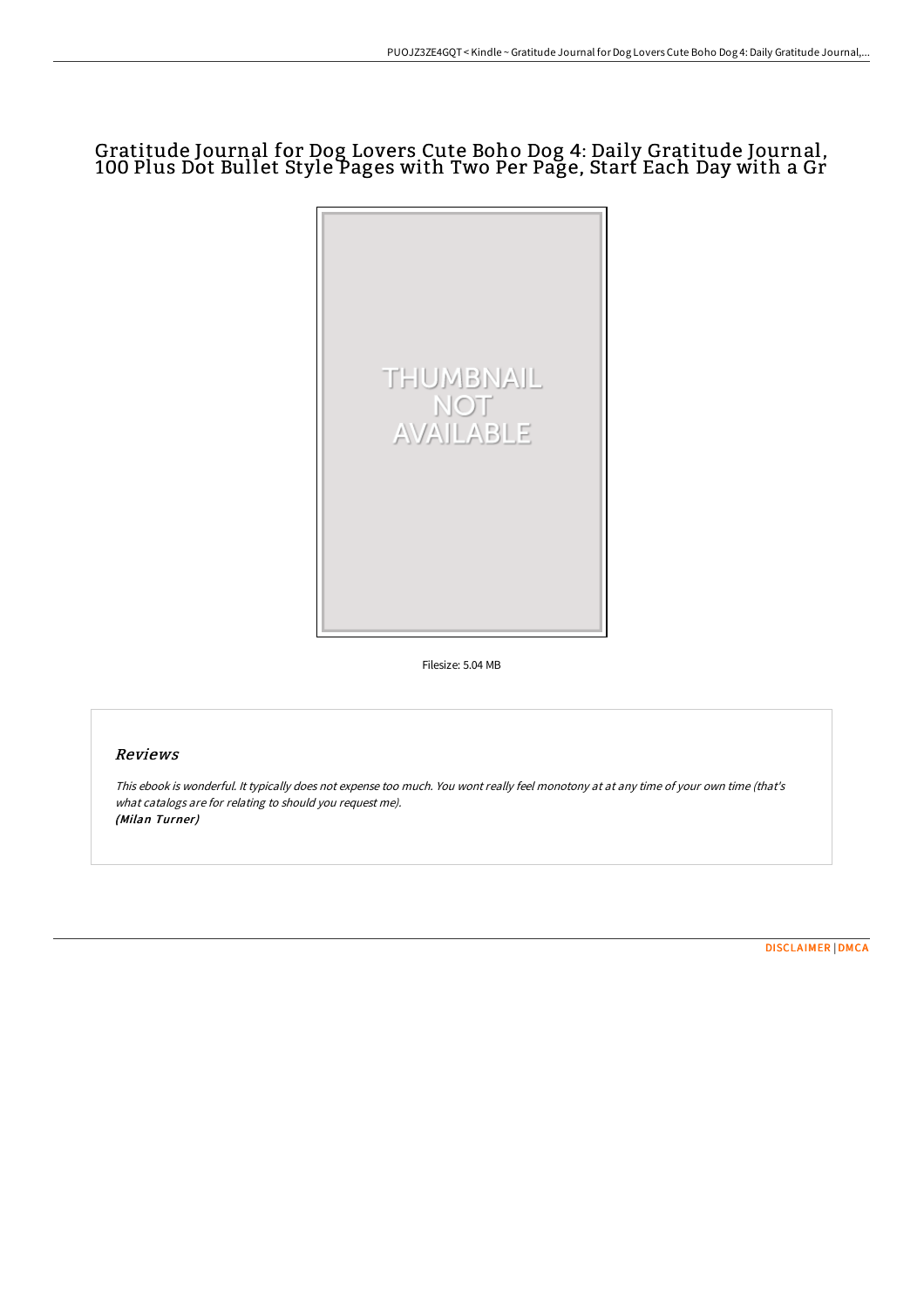## GRATITUDE JOURNAL FOR DOG LOVERS CUTE BOHO DOG 4: DAILY GRATITUDE JOURNAL, 100 PLUS DOT BULLET STYLE PAGES WITH TWO PER PAGE, START EACH DAY WITH A GR



Createspace Independent Publishing Platform, 2017. PAP. Condition: New. New Book. Delivered from our UK warehouse in 4 to 14 business days. THIS BOOK IS PRINTED ON DEMAND. Established seller since 2000.

 $\mathbf{r}$ Read [Gratitude](http://techno-pub.tech/gratitude-journal-for-dog-lovers-cute-boho-dog-4.html) Journal for Dog Lovers Cute Boho Dog 4: Daily Gratitude Journal, 100 Plus Dot Bullet Style Pages with Two Per Page, Start Each Day with a Gr Online

**D** [Download](http://techno-pub.tech/gratitude-journal-for-dog-lovers-cute-boho-dog-4.html) PDF Gratitude Journal for Dog Lovers Cute Boho Dog 4: Daily Gratitude Journal, 100 Plus Dot Bullet Style Pages with Two Per Page, Start Each Day with a Gr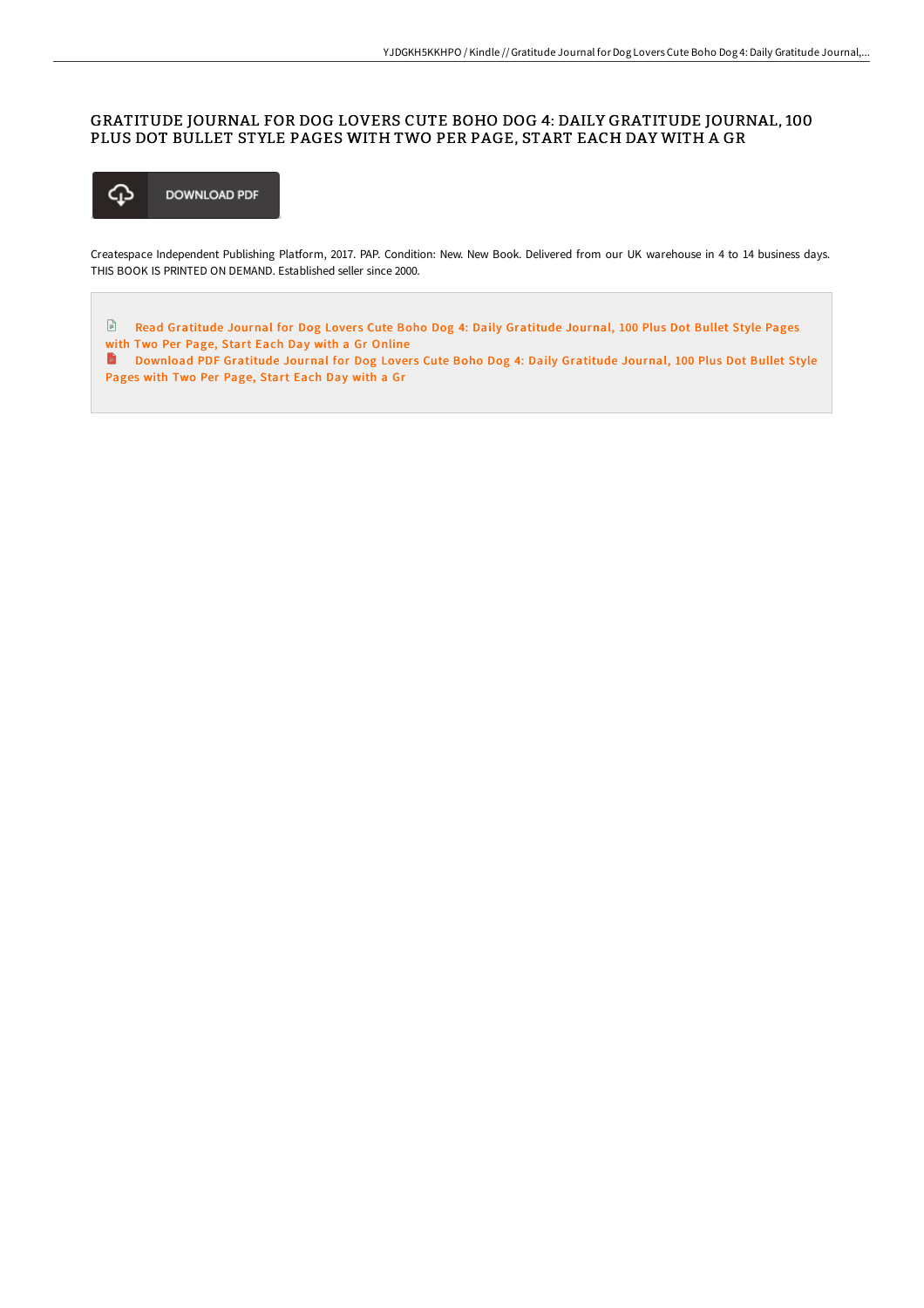## Relevant Books

 $\overline{\phantom{a}}$ 

| <b>PDF</b> | Short Stories Collection I: Just for Kids Ages 4 to 8 Years Old<br>2013. PAP. Book Condition: New. New Book. Delivered from our UK warehouse in 3 to 5 business days. THIS BOOK IS PRINTED ON<br>DEMAND, Established seller since 2000.<br>Save Document »   |
|------------|--------------------------------------------------------------------------------------------------------------------------------------------------------------------------------------------------------------------------------------------------------------|
| <b>PDF</b> | Short Stories Collection II: Just for Kids Ages 4 to 8 Years Old<br>2013. PAP. Book Condition: New. New Book. Delivered from our UK warehouse in 3 to 5 business days. THIS BOOK IS PRINTED ON<br>DEMAND, Established seller since 2000.<br>Save Document »  |
| <b>PDF</b> | Short Stories Collection III: Just for Kids Ages 4 to 8 Years Old<br>2013. PAP. Book Condition: New. New Book. Delivered from our UK warehouse in 3 to 5 business days. THIS BOOK IS PRINTED ON<br>DEMAND, Established seller since 2000.<br>Save Document » |
| <b>PDF</b> | Short Stories Collection IV: Just for Kids Ages 4 to 8 Years Old<br>Paperback. Book Condition: New. This item is printed on demand. Item doesn't include CD/DVD.<br>Save Document »                                                                          |
| <b>PDF</b> | Simple Signing with Young Children : A Guide for Infant, Toddler, and Preschool Teachers<br>Book Condition: Brand New, Book Condition: Brand New,<br>Save Document »                                                                                         |